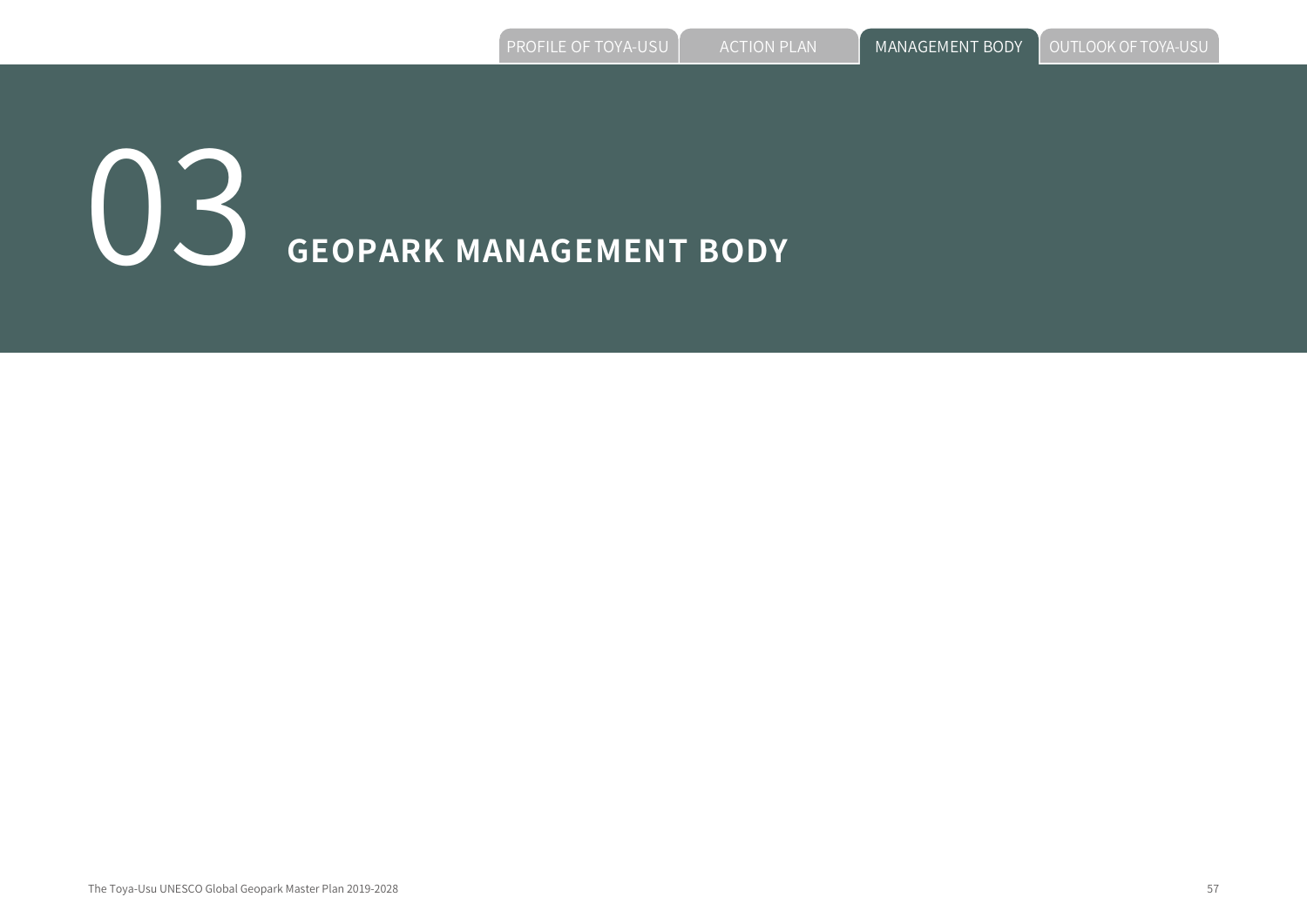# **03-1 Management Structure**

#### **03-1-1 Basic concept**

 The Toya-Usu UNESCO Global Geopark Council ('the Council') is an organisation of groups from different sectors that pursue regional development through Geopark practices.

#### **03-1-2 The Council**

 Members of the Council are mayors and superintendents of municipalities in the Toya-Usu UGGp, chairs of council committees (see 03-1-4), and representatives of affiliated organisations with advisory roles. For example, affiliated organisations make suggestions regarding the development of a foundation for Geopark status (see 02-5). The Council decides the directions of infrastructure development based on the opinions of those affiliated organisations.

#### **03-1-3 Academic Advisory Meeting**

 Academic advisors are scientists and researchers who share scientific perspectives and suggestions regarding practices of the UGGp. Currently, the creation of a senior advisor or consultant position is being considered. If this comes to pass, the appointed person will make suggestions on the entire action plan.

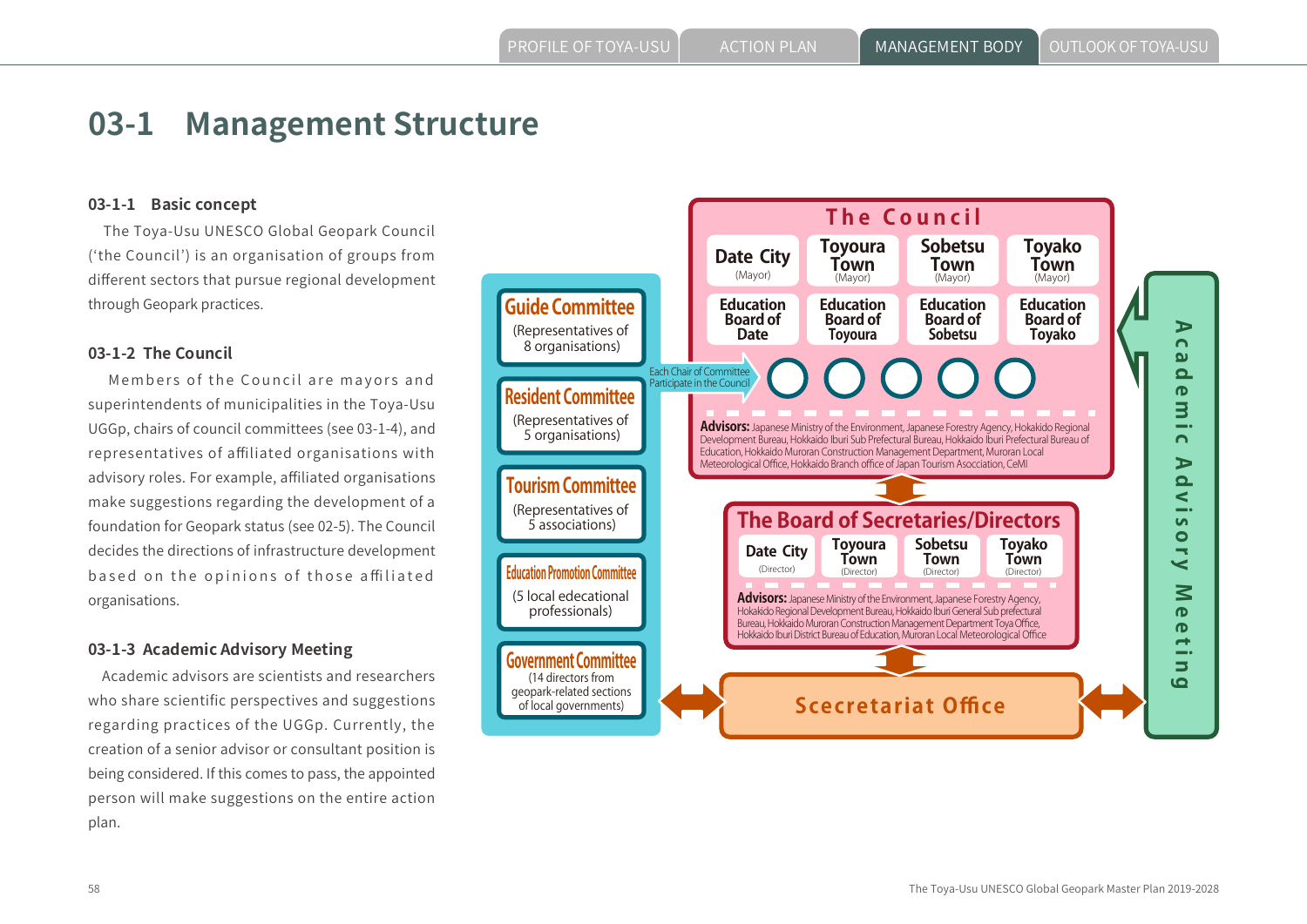## **03-1-4 Council Committee**

 There is a tourism committee, a guide committee, a resident committee, an education promotion committee and a government committee. Consisting of representatives from community groups and affiliated expert groups, each committee designs and coordinates individual projects in its field. Chairs of these committees constitute the Council and have voting rights at the Council's general meeting.

# **03-1-5 Board of Secretaries/Directors, Secretariat Office**

 The Board of Secretaries/Directors ( 'the Board' ) consists of the directors of the four UGGp municipalities. The Board is responsible for discussing and implementing the management of the Council, as well as liaising between stakeholders. The Secretariat Office consists of full-time staff and academic specialists. They are in charge of daily and administrative management. They also liaise with UNESCO, other Japanese organisations and other Geoparks.

#### **03-1-6 Bottom-up approach**

 In realizing local ideas, a bottom-up approach works best. This is very significant for promoting the Geopark principle. On this basis, Toya-Usu UGGp projects are organised by a team of specialists who are chosen by the recommendation of Council committee member groups. The Secretariat Office plays a supporting role.



# **03-1-7 Close collaboration with local stakeholders**

 Similarly, collaboration with local communities and affiliated organisations is vital to promoting the Geopark principle. When special cooperation is required, the UGGp will conclude an agreement with appropriate stakeholders to assure and stimulate collaboration. The UGGp will also make an agreement when assigning Council members, including advisors and committee members. The agreement will specify the role and term of each assigned person.



Mutual cooperation agreement with Hokkaido University Museum

#### **03-1-8 Finance**

 The Council's budget is funded by contributions from Toya-Usu UGGp municipalities and from grants from the Japanese government and the Hokkaido government. Income also comes from other subsidies and from book sales. Expenses of the UGGp are mainly for promotion and management. Salaries of Secretariat Office staff are paid by the UGGp municipalities.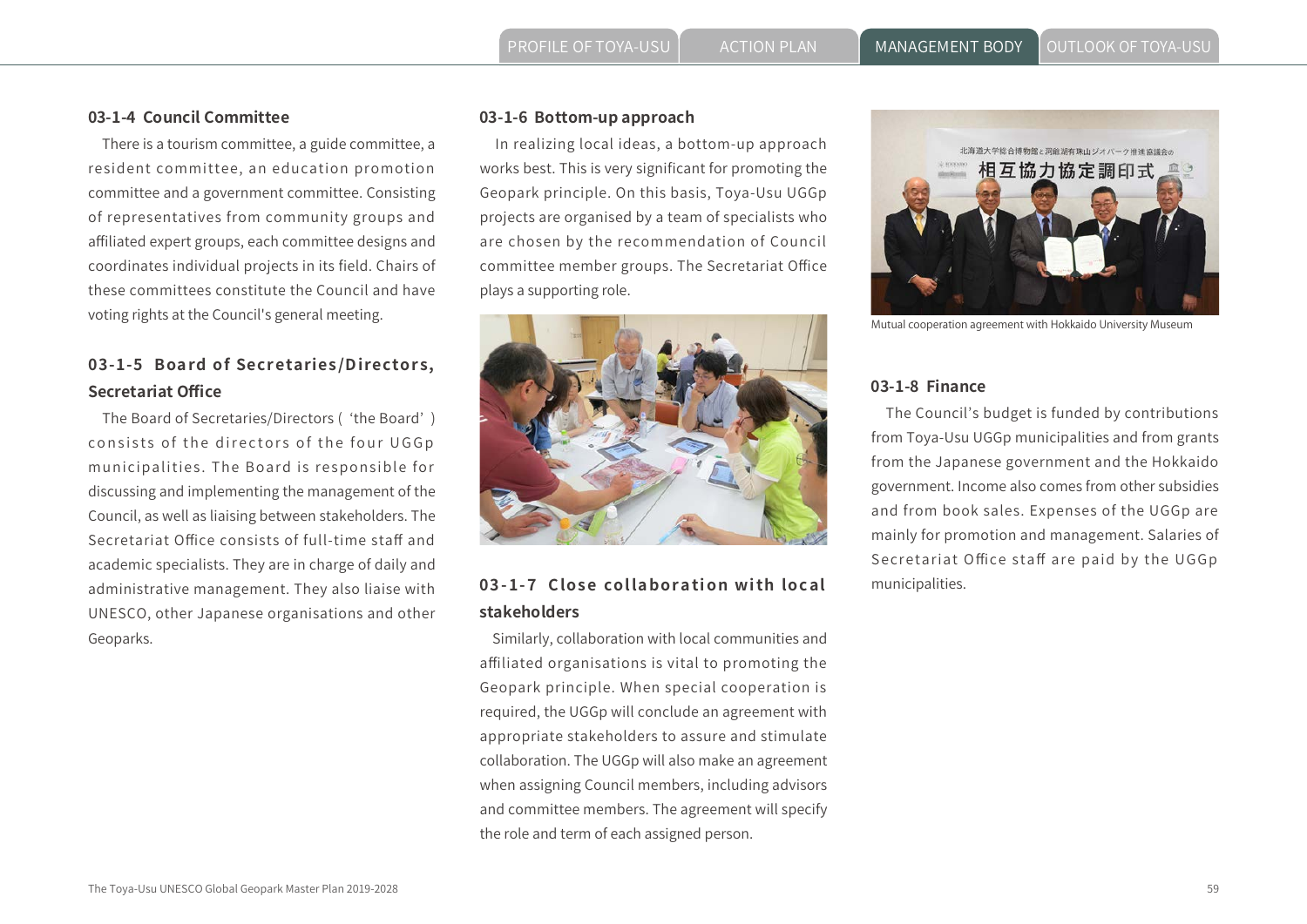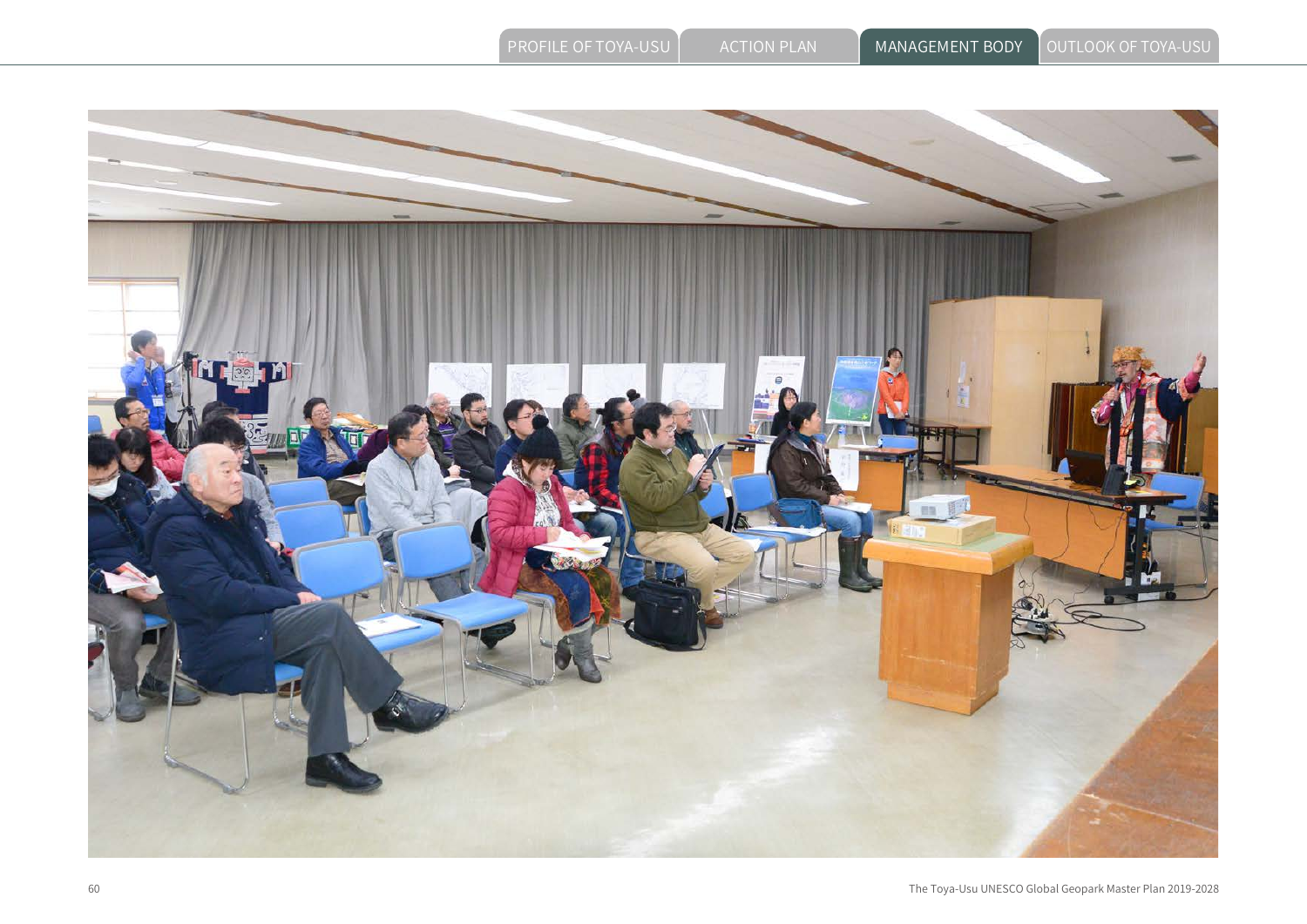# **03-2 Evaluation**

## **03-2-1 Basic concept**

 For the design of more strategic plans, evaluation is essential. Particularly for better understanding and cooperation among the stakeholders, it is necessary to make seamless evaluations and to share the outcomes of practices. Evaluation involves different methods and parties. For example, revalidation by UNESCO and the Japan Geopark Committee (JGC) is an excellent method of external UGGp assessment.

## **03-2-2 Self-evaluation by the Council**

 The Council will present an annual report of Toya-Usu UGGp management and practices at the general meeting. The report will be available online, too. The Council will also survey the Council and committee member groups by questionnaire as necessary. The survey results will be used to improve practices.

### **03-2-3 Revalidation by UNESCO/JGC**

 UNESCO Global Geoparks and the JGC will make the following revalidation processes.

### **1) Annual report**

 Practices of a full year will be summarised in English in two A4-sized pages. The report initially will be submitted to the JGC secretariat office, examined by

the JGC and Japanese ministries of education, foreign affairs and environment, and then presented to UNESCO. It will be a reference for revalidation. This involves different aspects of evaluation.

# **2) UGGp revalidation, conducted once every four years**

 Evaluation documents and appendixes will be submitted in English on approximately 100 A4-sized pages. This will summarise the practices of the UGGp over four years. The submitted documents will be processed

by the JGC secretariat office, examined by the JGC and Japanese government agencies, and presented to UNESCO. The documents will be the basis for the revalidation process. Revalidation will be followed by a decision and recommendations. Recommendations must be addressed and acted on by the next revalidation year.